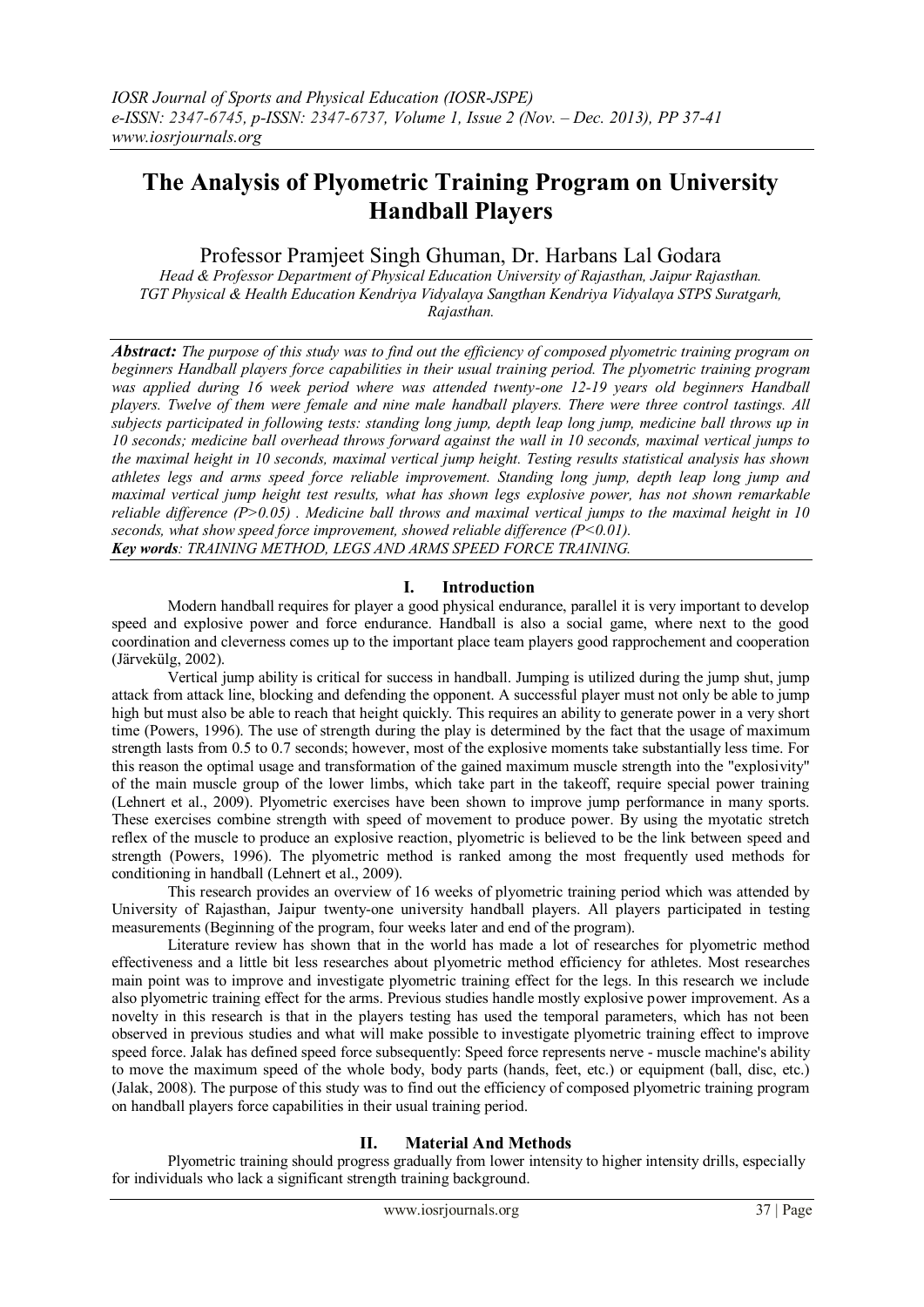| <b>Exercise Type</b>                      | Intensity   |  |
|-------------------------------------------|-------------|--|
| Depth jumps 32-48in (80-120cm)            | High        |  |
| Bounding Exercises                        | Sub maximum |  |
| Depth jumps $8 - 20$ in $(20 - 50$ cm $)$ | Moderate    |  |
| Low impact jumps/throws                   | Low         |  |
|                                           |             |  |

*Table 1. Intensity of various plyometric exercises.*

Depth jumps have a very powerful training effect so the volume of work should be low, no more than 4 sets of 10 repetitions, 2-3 times per week for advanced athletes and 3 sets of 5-8 repetitions, 1-2 times per week for lower classes of athletes (Baggett, 1995). A two- or three-day rest (48 hour minimum) between sessions will allow full recovery of the musculoskeletal system and further enhance adaptation. The number of repetitions and sets vary depending upon the intensity of the drill. As a rule, a low intensity exercise requires more repetitions. An exercise with a higher degree of difficulty requires fewer repetitions (Brittenham, 1995).

## *The sample of subjects*

The plyometric training program was applied during 16 week period where was attended twenty-one University of Rajasthan, Jaipur university handball players. Their mean ( $\pm$ SD1) age, height and mass were 15.5  $\pm$  2.03 years, 173.9  $\pm$  9.7 cm and 65.3  $\pm$  10.34 kg, respectively. Twelve of them were female and nine male handball players (the players/gender characteristics are given in Table 2) . They all had four practical trainings and two gym workout trainings sessions a week, and the sessions lasted 60 to 90 minutes. The plyometric exercises were practiced twice a week (Monday and Wednesday) after warming-up, the resting period between exercises series was one minute.

|        | Age (y)         | Height (cm)       | Weight (kg)     |
|--------|-----------------|-------------------|-----------------|
| Female | $14.4 \pm 1.80$ | $1167.8 \pm 6.97$ | $59.0 \pm 8.85$ |
| Male   | $17.0 \pm 1.25$ | $182.0 \pm 6.32$  | $73.7 \pm 4.71$ |

*Table 2. Descriptive data of the player's characteristics*

## **III. Results**

Although there were changes in all measured tests, explosive power parameters have not shown remarkable reliable improvement during this research. Standing long jump girl´s group average changed from 194.8  $\pm$  13.2 cm to 203.3  $\pm$  13.2 cm (P>0.05) and boys results average improvement was 240.9  $\pm$  16.7 cm to  $248 \pm 15.5$  cm (P>0.05). Depth leap long jump girl's group average developed from  $185.3 \pm 14.7$  cm to  $193.8 \pm 14.7$ 13.6 cm (P>0.05) and boys results average changed from  $238.3 \pm 17$  cm to  $246.4 \pm 17.7$  cm (P>0.05) In maximal vertical jump height girl's group average was reliable improvement from  $45.3 \pm 6.4$  cm to  $49.9 \pm 6.0$ cm (P<0.05). Boys results changed from  $62.1 \pm 5.9$  cm to  $67.2 \pm 6.3$  cm (P>0.05).

Speed force parameters have shown reliable improvement during this research. The program had a greater impact on the girl's group speed force development. Medicine ball throws and maximal vertical jumps to the maximal height test result, what show speed force improvement showed reliable difference. In medicine ball throws up in 10 seconds girl's group average improvement was  $8.3 \pm 1.4$  times to  $10.8 \pm 1.1$  times (P<0.001) and boys results average improvement was  $10.1 \pm 1.7$  times to  $12.1 \pm 1.1$  times in 10 seconds (P<0.01). In maximal vertical jumps to the maximal height in 10 seconds girl´s group average improvement was  $4.1 \pm 1.0$  times to  $5.8 \pm 1.2$  times (P<0.001) and boys results average improvement was  $4.3 \pm 0.5$  times to  $6.6 \pm 1.2$ 0.5 times in 10 seconds (P<0.0001).

## **IV. Discussion**

In the discussion section of the statistical analysis, what can be noted is that the use of the set of plyometric exercises has shown athletes legs and arms speed force improvement, but explosive power parameters has not shown remarkable reliable difference. Standing long jump, depth leap long jump and maximal vertical jump height test results, what has shown legs explosive power, were not reliably different. Medicine ball throws and maximal vertical jumps to the maximal height in 10 seconds, which demonstrate speed force abilities, showed reliable difference. A considerable increase in the jumping and throwing skills was found among the members of the experimental group, and so it is more justified to use this type of plyometric exercises to improve speed force skills than explosive power.

Standing long jump and depth leap long jump results statistical analysis shows that girls and boys group T-test results did not show reliable difference in the average results  $(P>0.05)$ . Depth leap long jump results are smaller. This is expected result, because it can be assumed that depth leap long jump technique was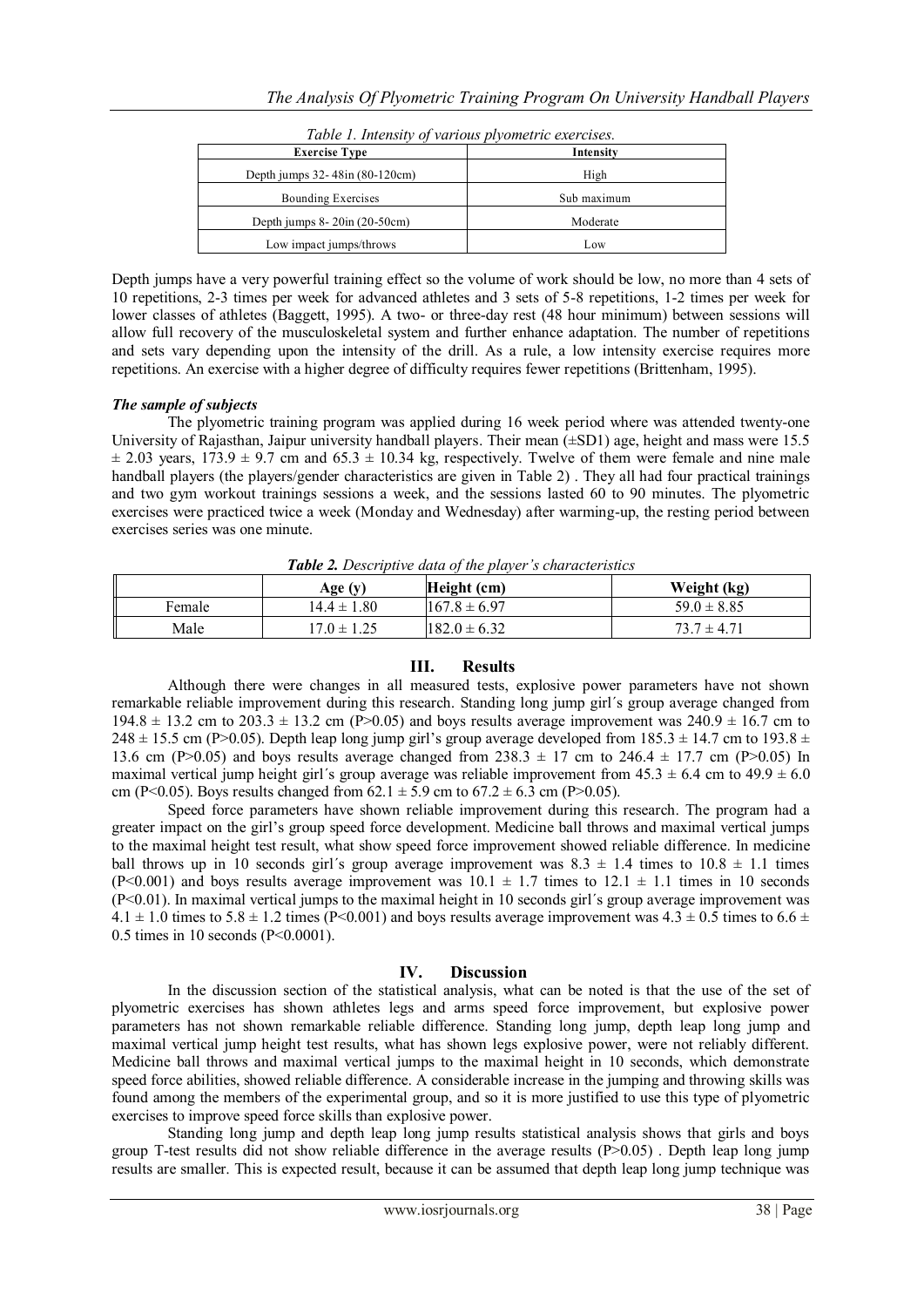new for athletes and was hard to adjust quickly to the new technique.

Medicine ball throws up and medicine ball overhead throws forward against the wall test results showed arms muscle speed force improvement. In medicine ball throws up in girls group got an improvement 2.6 times (30.1%) and boy´s 2 times (19.8%). Girls and boys group average comparison of the test results showed that in this assay were reliable differences (P<0.01). Medicine ball overhead throws forward against the wall test result got improvement in female group 2, 3 times (25.6%) and in male group 1, 7 times (14.9%). Both group average comparison of the test results showed that in this assay were reliable differences (P<0.01). The noted difference occurs under the influence of the applied experimental factor, by means of which we can conclude that the used experimental program of plyometric training had a positive effect on the transformation of arms speed force of the subjects. Girls group got better improvement than boys. It can be assumed that girl's group got better improvement is due to the fact that girl arms elementary speed force was lower.

## *Procedures*

The players had four trainings per week, and two of them had included plyometric training. Training duration was 90 minutes. Prior to each training session, all subjects participated in a 10 minute warm-up period which included jogging at a self-selected comfortable pace followed by calisthenics. After warming-up session players performed plyometric training and after finishing starts with their usual training. All athletes have got instructions how to make exercises correctly before starting plyometric program.

| Day       | Number        | <b>Exercise</b>         |
|-----------|---------------|-------------------------|
|           | $2 \times 10$ | Squat Jumps             |
|           | $2 \times 10$ | Lateral Box Push Offs   |
| Monday    | $2 \times 15$ | Overhead Throws         |
|           | $2 \times 10$ | Split Squat Jumps       |
|           | $2 \times 15$ | Power Drop              |
|           | $2 \times 10$ | Depth Jumps             |
|           | $2 \times 10$ | Squat Jumps             |
|           | $2 \times 10$ | Lateral Hurdle Jumps    |
| Wednesday | $2 \times 15$ | Overhead Throws         |
|           | $2 \times 10$ | Split Squat Jumps       |
|           | $2 \times 8$  | Plyometric Push-Ups     |
|           | $2 \times 10$ | Single Leg Lateral Hops |

## *Table 3. Plyometric training exercises program.*

## *Testing procedures*

All players participated in three control testing. First measuring was before plyometric training session in July 2013. Second testing was after four weeks plyometric training streak in August 2013 and last control measuring has taken 16 weeks after first testing in October 2013.

- 1. Standing long jump.
- 2. Depth leap long jump.
- 3. Medicine ball throws up in 10 seconds.
- 4. Medicine ball overhead throws forward against the wall in 10 seconds.
- 5. Maximal vertical jumps to the maximal height in 10 seconds.
- 6. Maximal vertical jump height.

## *Statistical Analyses*

Descriptive data were calculated for all variables. Group differences at baseline were evaluated using independent sample T-tests.

Whole athletes group shows 4.9 cm increase in maximum height of vertical jump which is similar for handball players to the shooting ball in goal post and blocking the ball during long jump shoot. This result numerically does not differ a lot from Milic et al. (2008) research result where three - foot block jump has increase 3.53 cm. Analysing female and male groups separately we can see that female group result shows reliable difference (P<0.05), but male group result did not show reliable difference (P>0.05). It can be assumed that girl's group got better improvement is due to the fact that girl legs elementary explosive power was lower. Female group increase was 4.7 cm which result is similar to the Lehnert et al. (2009) research where maximal vertical jump has shown increase 4 cm. Male group increase was 5.1 cm which result is similar to the Shaji and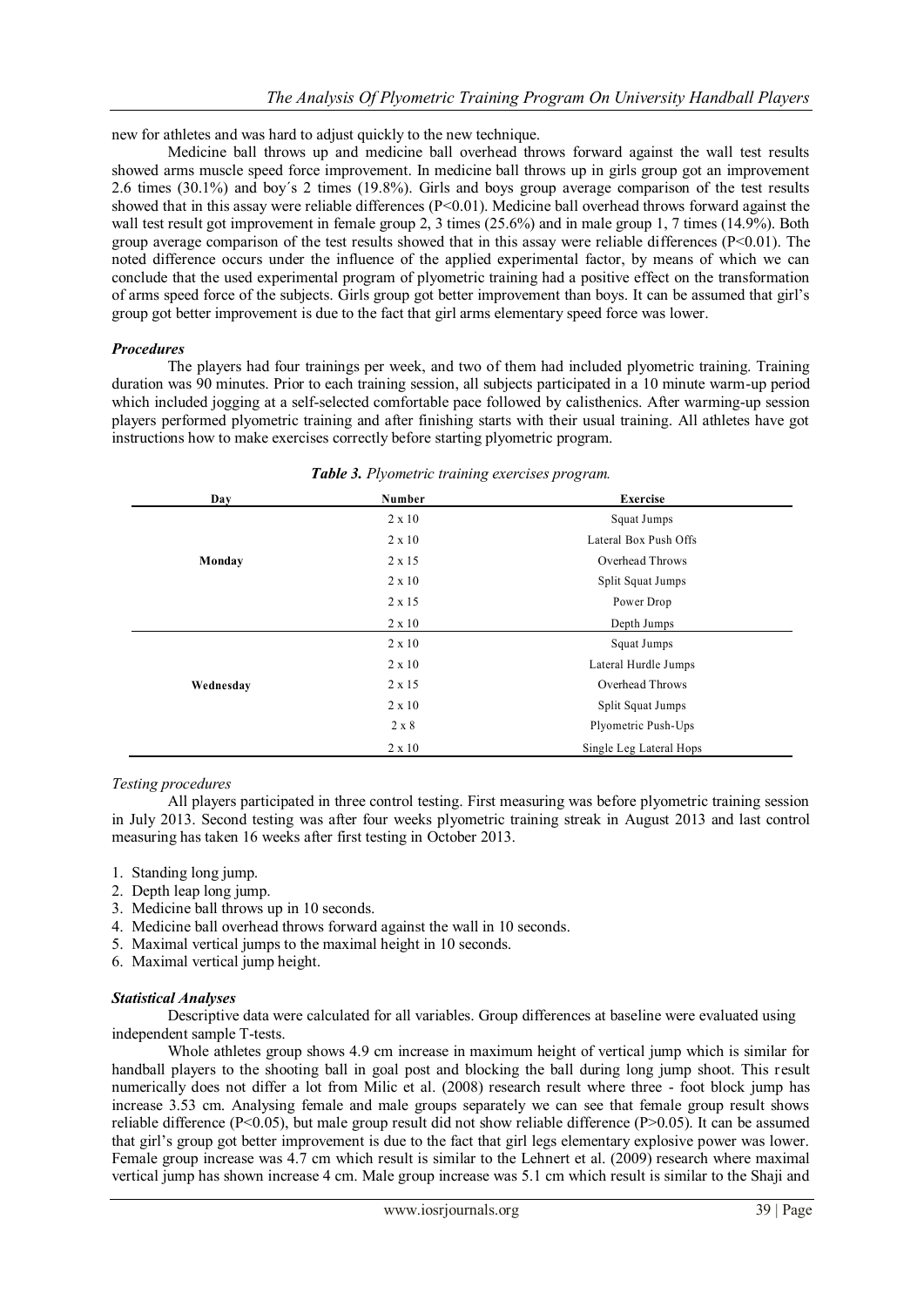Isha (2009) research where maximal vertical jump has shown increase 4.8 cm. Faigenbaum et al. (2007) got vertical jump increase in their research 3.4 cm. It can be assumed that the difference between results is affected by the length of the experiment. Adams et al. (1992) research compared three training programs: Squat, plyometric and squat-plyometric. Examination of the mean scores shows that the squat group increased 3.30 cm in vertical jump, the plyometric group increased 3.81 cm and the squat-plyometric group increased 10.67 cm. This research results indicate that combined training can be more effective than plyometric training alone.

In addition to the development of vertical jumping ability, we can see that in test results there is one important increase in maximal vertical jumps to the maximal height in 10 seconds which indicate speed force. This shows 46.5% increase for whole group, it is 1.95 times more than in first testing. Girls group got an improvement 1, 8 times (41.5%) and boy´s group 2, 2 times (53.5%). This is very important skill in handball, because a handball match can be played for two half, which means that the match can last about 70 (Seventy) minutes, during which time a player can perform 250-300 actions dominated by the explosive type strength of the leg muscles. Of the total number of actions, jumps take up around 50- 60%, high speed movements and changes of direction in space about 30% and falls about 15 % (Stojanovic & Kostic, 2002). T-test analysis showed that both group average indicators before and after the eksperiment had reliable differences (P<0.01). Based on this result we can conclude that plyometric exercises are effective tools for improving young handball player's ability to perform repeated maximal jumps at the maximum height.

There are general principles that apply to plyometric training regarding the muscular pattern of movement in the process of overcoming any strain, but each handball player requires an individual program. The vertical jump is an individual characteristic, and so one needs to select exercises and determine their intensity and extent accordingly. One of the significant conditions that come with using plyometric method, are the characteristics determined by the age of each individual handball player.

#### **V. Conclusions**

Based on results of the research we can conclude, that: explosive power parameters have not shown remarkable reliable improvement but speed force parameters have shown reliable improvement during this research. The program had a greater impact on the girl's group speed force development.

#### **References**

- [1]. Adams K, O´Shea Jp, O´Shea Kl, Climstein M. The effect of six weeks of squat, plyometric and squat-plyometric training on power production. Journal of Applied Sport Science Research. 1992; 6(1):36-41.
- [2]. Arsac, LM, Belli, A, and Lacour, JR. Muscle function during brief maximal exercise: Accurate measurements on a friction loaded cycle ergometer. Eur J Appl Physiol Occup Physiol 74: 100 – 106, 1996.
- [3]. Avery D. Faigenbaum , James E. McFarland , Fred B. Keiper , William Tevlin , Nicholas A. Ratamess , Jie Kang and Jay R. Hoffman; Effects of a short-term plyometric and resistance training program on fitness performance in boys age 12 to 15 years; Journal of Sports Science and Medicine (2007) 6, 519-525
- [4]. Behm, DG and Sale, DG. Velocity specificity of resistance training. Sports Med 15: 374– 388, 1993.
- [5]. Chelly,MS, Fathloun, M, Cherif, N, Ben Amar, M, Tabka, Z, and Van Praagh, E. Effects of a back squat training program on leg power, jump- and sprint performances in junior soccer players. J Strength Cond Res 23: 2241–2249, 2009.
- [6]. De Villarreal, ES, Kellis, E, Kraemer, WJ, and Izquierdo, M. Determining variables of plyometric training for improving vertical jump height performance: A meta-analysis. J Strength Cond Res 23: 495–506, 2009.
- [7]. Faigenbaum Ad, Mcfarland Je, Keiper Fb, Tevlin W, Ratamess Na, Kang J, Hoffman Jr. Effects of a short-term plyometric and resistance training program on fitness performance in boys age 12 to 15 years. Journal of Sports Science and Medicine. 2007; 6:519-525.
- [8]. Goran Markovic; Does plyometric training improve vertical jump height? A meta-analytical review; British Journal of Sports Medicine 2007;41, 349-355.
- [9]. Goran Spori, Dinko Vuleta, Dinko Vuleta Jr. and Milanovi Dragan. Fitness Profiling in Handball: Physical and Physiological Characteristics of Elite Players. Coll. Antropol. 3: 34-2010.
- [10]. Hermassi S, Chelly MS, Tabka Z, Shephard RJ, Chamari K. Effects of 8-week in-season upper and lower limb heavy resistance training on the peak power, throwing velocity, and sprint performance of elite male handball players. J Strength Cond Res. 2011 Sep; 25(9): 2424-33.
- [11]. Herrero, JA, Izquierdo, M, Maffiuletti, NA, and Garc'ia-Lo' pez, J. Electromyostimulation and plyometric training effects on jumping and sprint time. Int J Sports Med 27: 533–539, 2006.
- [12]. Holcom, W.R., Lander J.E., Rutland R.M., and Wilson G.D. The effectiveness of a modified plyometric program on power and the vertical jump. J Strength Cond Res 10:89–92. 1996.
- [13]. Jeffery F. Vossen., John F. Kramer, Darren G. Burke and Deborahp. Vossen. Comparison of Dynamic Push-Up Training and Plyometric Push-Up Training on Upper-Body Power and Strength. J Strength Cond Res. 2000, 14(3), 248–253.
- [14]. Kotzamanidis, C. Effect of plyometric training on running performance and vertical jumping in prepubertal boys. J Strength Cond  $Res 20: 441 - 445, 2006$
- [15]. Lehnert M, Lamrova I, Elfmark M. Changes in speed and strength in female volleyball players during and after a plyometric training program. Acta Universitatis Palackianae Olomucensis Gymnica. 2009; 39(1):59-66
- [16]. Markovic, G, Jukic, I, Milanovic, D, and Metikos, D. Effects of sprint and plyometric training on muscle function and athletic performance. J Strength Cond Res 21: 543–549, 2007.
- [17]. Marques MC, González-Badillo JJ. In-season resistance training and detraining in professional team handball players. J Strength Cond Res. 2006 Aug;20(3):563-71.
- [18]. Mero, A, Luhtanen, P, Viitasalo, JT, and Komi, PV. Relationships between the maximal running velocity, muscle fiber characteristics, force production and force relaxation of sprinter. Scand J Sports Sci 3: 16–22, 1981.